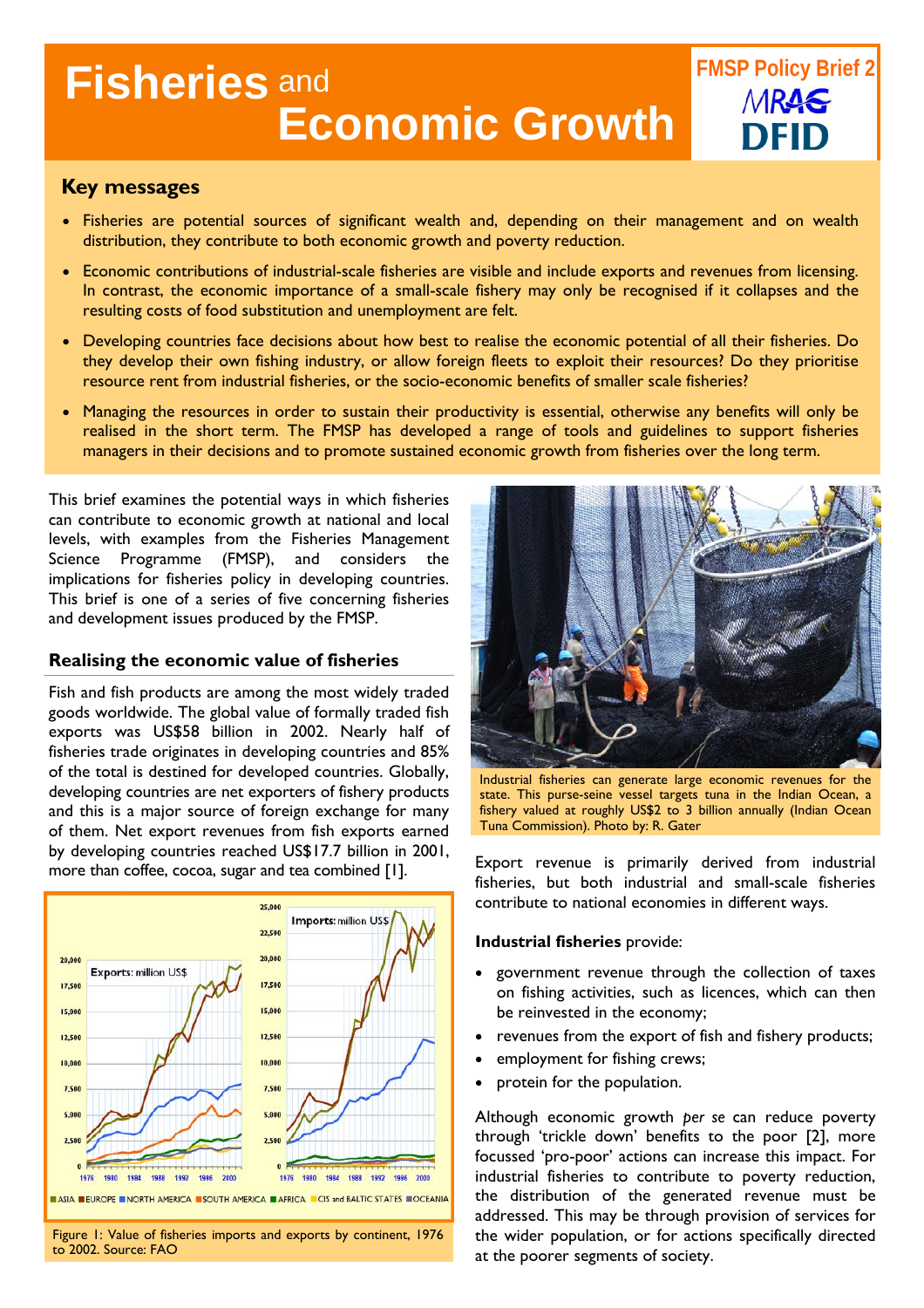#### **Small-scale fisheries** provide:

- employment to the large numbers of small-scale fishers often present in developing countries;
- cheap and accessible protein for the population, including the poor;
- food and job security to fishers themselves (see also Briefs 3 and 4).



Small-scale fisheries often involve large numbers of people, such as at this fish landing site in Mozambique. Photo by: S.F.Walmsley

#### **The need for sustainable management**

The productivity of a fish stock depends on the fish reproducing to replace the numbers extracted by fishers as well as those lost to predators, disease and age. If fishing pressure is too great and too many fish are extracted, the population can fall below the level at which it can replace itself and the fishery may collapse. Management must control extraction to ensure this does not happen.

When a fishery is heavily exploited, the chances of it collapsing are much higher. The productivity and resulting yield of the stock are reduced (Figure 2). The chance of the fishery collapsing can be reduced by decreasing the fishing effort, which may also increase the productivity. However, tackling over-exploitation involves a short term cost of reducing the amount of fishing in order to alleviate the pressure on fish stocks and allow them to recover. During the transitional period, economic benefits are reduced as the pressure on stocks is relieved, for example by reducing the number of boats given access to a fishery. However, management that maintains the productivity of a fish stock will increase total economic benefits in the longer term.

Effective stock assessment is intrinsic to responsible and sustainable fisheries management. The FMSP has developed a range of stock assessment tools, software applications and guidelines that support fisheries managers at various levels to develop and implement Some of these benefits, particularly those related to small-scale fisheries, are difficult to quantify economically. This makes them less 'visible' to decision-makers, who consequently may not take into account their full importance when designing policies. The problem is compounded by the widespread lack of information about this sector (see also Brief 5).

When a fishery's importance is not recognised, or where the resource is seen as valuable but fishing activities are not controlled effectively, overexploitation often follows, which may result in the collapse of the fishery. The expected cost if a fishery were to collapse can provide a measure of its value. This includes the cost of import substitution (e.g. import of replacement protein sources such as chicken), the social cost of increased unemployment (quantified in developed countries as the cost of unemployment benefit) and the loss of other livelihood benefits provided by fisheries.

In an analysis of 50 case studies, recognition of their value was identified as a key issue affecting fisheries management performance [3]. Sub-optimal use of fisheries means potential benefits to a country's development may be lost. This loss can be avoided by policy design and implementation that recognises the potential economic value of fisheries and their socioeconomic importance.

fishery management plans for both industrial and smallscale fisheries, and also to design strategies that maximise benefits from foreign fishing fleets.

| Cost<br><b>Benefit</b>       | <b>FISHING EFFORT</b><br>(numbers of people, boats, gears etc)              |                           |                                                                                         |
|------------------------------|-----------------------------------------------------------------------------|---------------------------|-----------------------------------------------------------------------------------------|
|                              | <b>LOW</b>                                                                  | <b>MEDIUM</b>             | <b>HIGH</b>                                                                             |
| <b>Biological</b>            | High<br>biodiversity;<br>many large fish                                    |                           | Overfishing, loss<br>of biodiversity,<br>greater risk of<br>stock collapse              |
| Social                       |                                                                             | Maximum food<br>provision | Large numbers of<br>people employed                                                     |
|                              |                                                                             |                           | Resource user<br>conflicts                                                              |
| Economic                     | Efficient: high<br>return (in<br>exports and<br>profits) per<br>unit effort |                           | Inefficient: low<br>return per unit<br>effort, and<br>greater risk of<br>stock collapse |
| Management                   | The costs of regulating access<br>can be high                               |                           | Minimum<br>management<br>costs but effects<br>undesirable                               |
| Trend in open access systems |                                                                             |                           |                                                                                         |

Figure 2: Biological, social, economic and management costs and benefits from different levels of fishing effort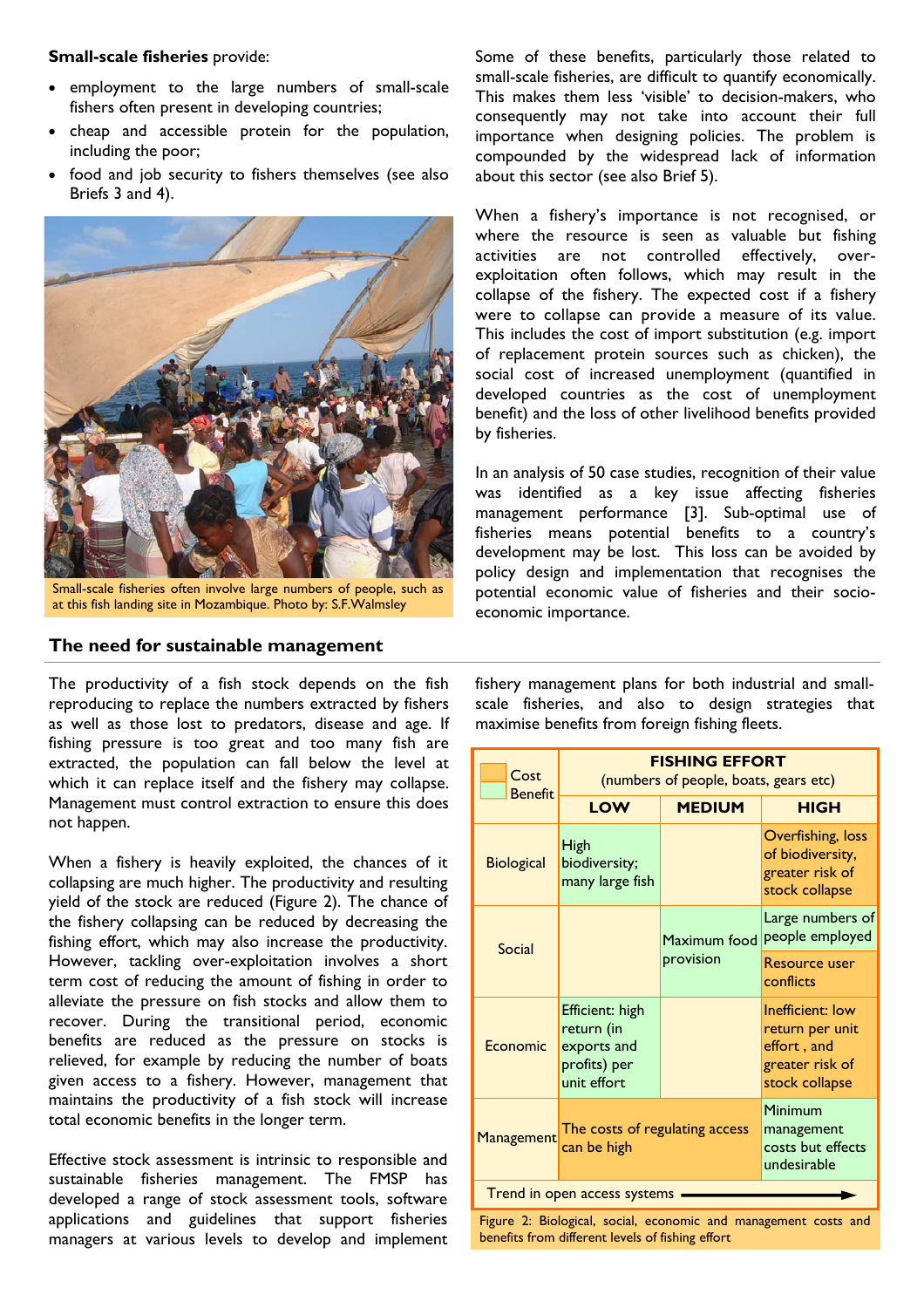### **Industrial fisheries – maximising the benefits**

Developing countries face tough decisions on how best to benefit from their fisheries resources. They must decide on trade-offs between maximising revenue from fisheries exports, or ensuring their fisheries provide food for the population.

Where income is earned from exports, this can be used to import cheaper protein sources, or to invest in improving services for the population, such as health, education and transport infrastructure.

Industrial fisheries can provide significant benefits when managed effectively. Their main contribution is often through economic revenue to the state from licences and exports, the latter of which can be maximised through value-added products. However, effective management is essential to sustain these benefits.

In those cases where developing countries intend to develop an industrial fishery, they must decide to what extent their own fishing industries should be developed, or how far they can benefit from licensing foreign fleets. Sometimes developing countries can generate more financial resources if they allow the fishing to be done by foreign fishers. However, this requires them to decide how many boats to licence, at what level licence fees should be set and what fines should be imposed for illegal fishing. It also requires them to carry out surveillance and control activities to catch illegal, unreported and unregulated (IUU) fishing. FMSP has developed guidance to help developing countries decide on these issues (see Box 1).

### **Small-scale fisheries – supporting local incomes**

Small-scale fisheries support a wide range of livelihood benefits for fishers, their families, fish traders and the wider community (see Brief 4). They can also act as a 'safety net', providing a source of income when other employment opportunities are limited. Although smallscale fisheries do not provide the visible economic benefits to national economies that industrial fisheries do, their contribution to local economies should not be underestimated. Small-scale fisheries provide employment and a source of income for some 22 million people worldwide, the majority in developing countries.

Data and information about the sector is often lacking because it is difficult to collect. This means the contribution to incomes and food security is underestimated at the national level. National statistics on fish protein consumption per capita are usually based on official fish production and imports minus exports, and do not take account of the often significant production from small-scale fisheries that is often not registered in national statistics systems.

Incomes and food security of people dependent on smallscale fisheries can sometimes be increased through enhancement of a fishery. For example, the release of

#### **Box 1: FMSP and control of foreign fishing**

The FMSP commissioned a series of projects looking at the potential economic benefits to national economies from licensing foreign vessels fishing within their national Exclusive Economic Zones (EEZs). Economic models were developed that assess the benefits of foreign fishing from the sale of licences, and the costs of developing monitoring, control and surveillance strategies. These models allow coastal states to explore their options and identify an optimal combination of fee level, surveillance expenditure and magnitude of legal penalties that would minimise the risk of illegal fishing and maximise the benefits accruing to the state.

Case studies indicated that in the short term, total state revenue from foreign fishers is more likely to be gained from improving compliance and increasing the number of licences sold, rather than increasing the licence fee. However, over the medium to long-term the priority should be to acquire more precise data on the variability and value of the resources taken within the EEZ, by both licensed and illegal vessels, in order to improve management of the stock.

A case study in the Seychelles that applied the FMSP model to the tuna long-line fishery resulted in increases in revenue of up to US\$ 2 million per year, four times the previous income from the fishery.

hatchery fish (stocking) is widely used in inland fisheries and can generate significant benefits for fishing communities. Stocking may be implemented with the aim of increasing production, thus increasing the amount of food available. Alternatively, different species of fish with a higher market value may be stocked, with the aim of increasing income from the fishery.



Women processing the fish catch before taking it to market. Smallscale fisheries like this one provide benefits to fishers, fish traders, processors, distributors and consumers. Photo by S.F.Walmsley